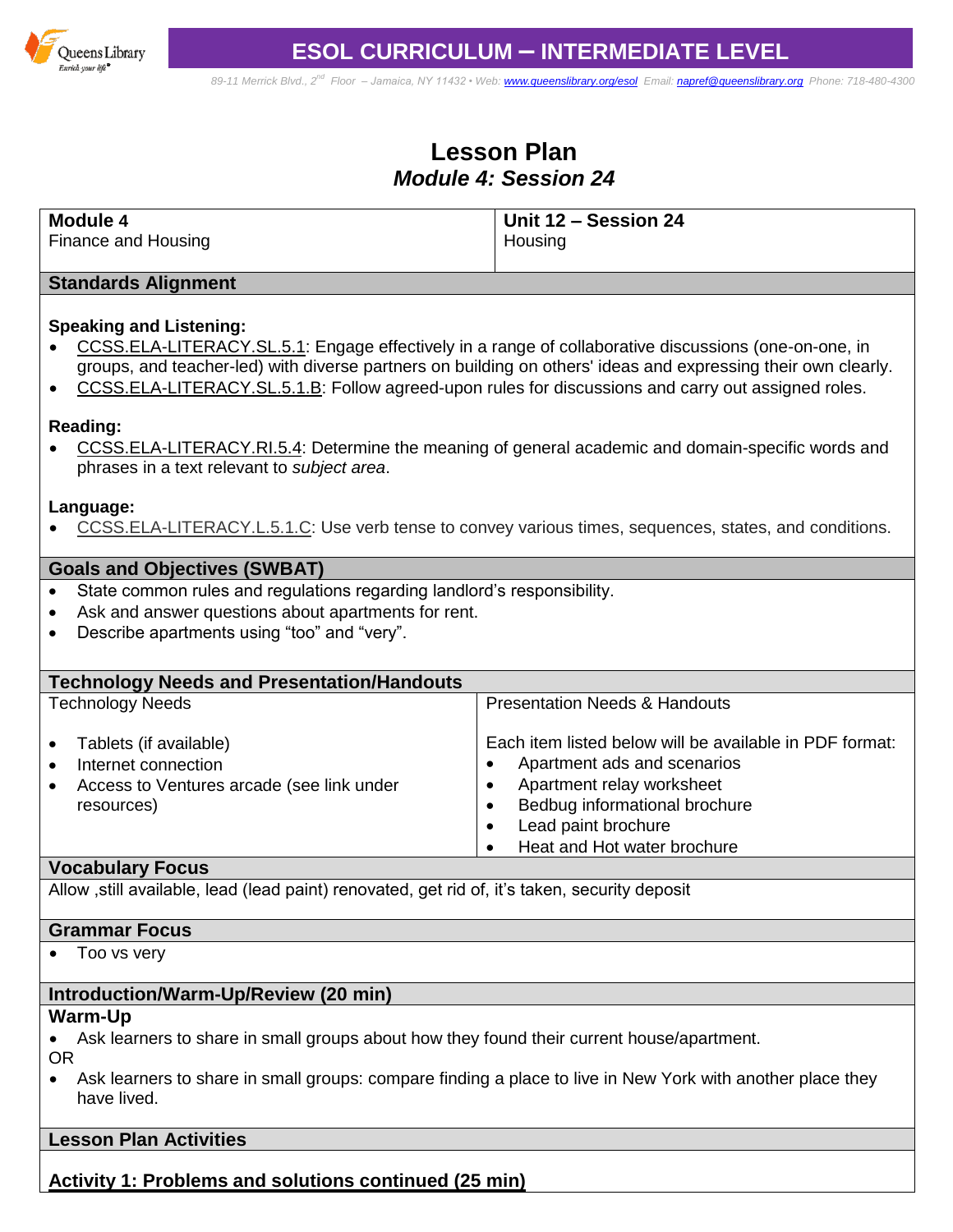- 1. Divide class into groups of 3. Create a relay with two runners and one writer. Writer reads questions to runners, who must scan the texts posted on the walls to find answers. **Writers and runners should alternate roles.**
	- When must the landlord provide heat
	- What can you do if you have no heat?
	- What causes bedbugs?
	- How can you get rid of bed bugs?
	- Who should manage a bedbug problem?
	- Why is lead a problem for children?
	- Name 3 ways to protect children from lead

# **Wrap Up/Assessment**

• Check as a class.

# **Activity 2: Inquiring about an apartment (50 min)**

- 1. Brainstorm possible questions to ask the landlord when calling about an apartment. Questions may include :
	- What floor is it on?
	- Is there an elevator?
	- Is there a laundry room in the building?
	- Is it still available?
	- How much is the rent?
	- Are pets allowed?
	- Do you allow pets?
	- When is it available?
- 2. Play a recording or read the dialogue to the class. Ask the learners to listen for details about the apartment and take notes about what they heard. For lower levels, prepare a T/F exercise to answer.
	- **A:** I'm calling about the two bedroom apartment for rent. Is it still available?
	- **B:** Yes, it is.
	- **A:** Can you tell me something about it?
	- **B:** It's on the third floor and has a renovated kitchen.
	- **A:** Is there an elevator?
	- **B:** No, actually, there isn't.
	- **A:** Do you allow pets?
	- **B:** Yes, but you'll need to pay an additional security deposit of \$250
	- **A:** That's okay. It sounds good when can I see it?
	- **B:** How about tomorrow at 6pm?
	- Ask learners to work with a partner to construct as many details as they can.
- 4. Put the dialogue on the board OR hand out copies. Practice the dialogue together by:

Dividing the class into two choruses; first chorus says the first line and the second chorus the next; and then change so the second chorus begins.

Choose a few phrases to review for pronunciation (note: not individual words). Have students practice with a partner. Have volunteers say the dialogue out loud for the class. Students close their notebooks: Erase key words in dialogue and see if students can remember vocabulary (monitor for pronunciation). Erase all the words in the dialogue and have students say the dialogue in their own words. OR ask the learners to role play calling a friend to talk about the apartment they found.

- 5. Ask learners to listen to the second dialogue to tell you which apartment is available, and whether she takes the apartment.
	- **A:** I'm calling about your apartment for rent. Is it still available?
	- **B:** The fourth floor apartment is taken, but I do have one on the first floor. It's a walk-in.
	- **A:** A walk-in you mean it is a basement apartment?
	- **B:** Yes, but it's a very big apartment and the ceilings are pretty high.
	- **A:** How much is the rent?
	- **B:** It's \$1025 per month.
	- **A:** Thanks anyway, that's a little too high for me.